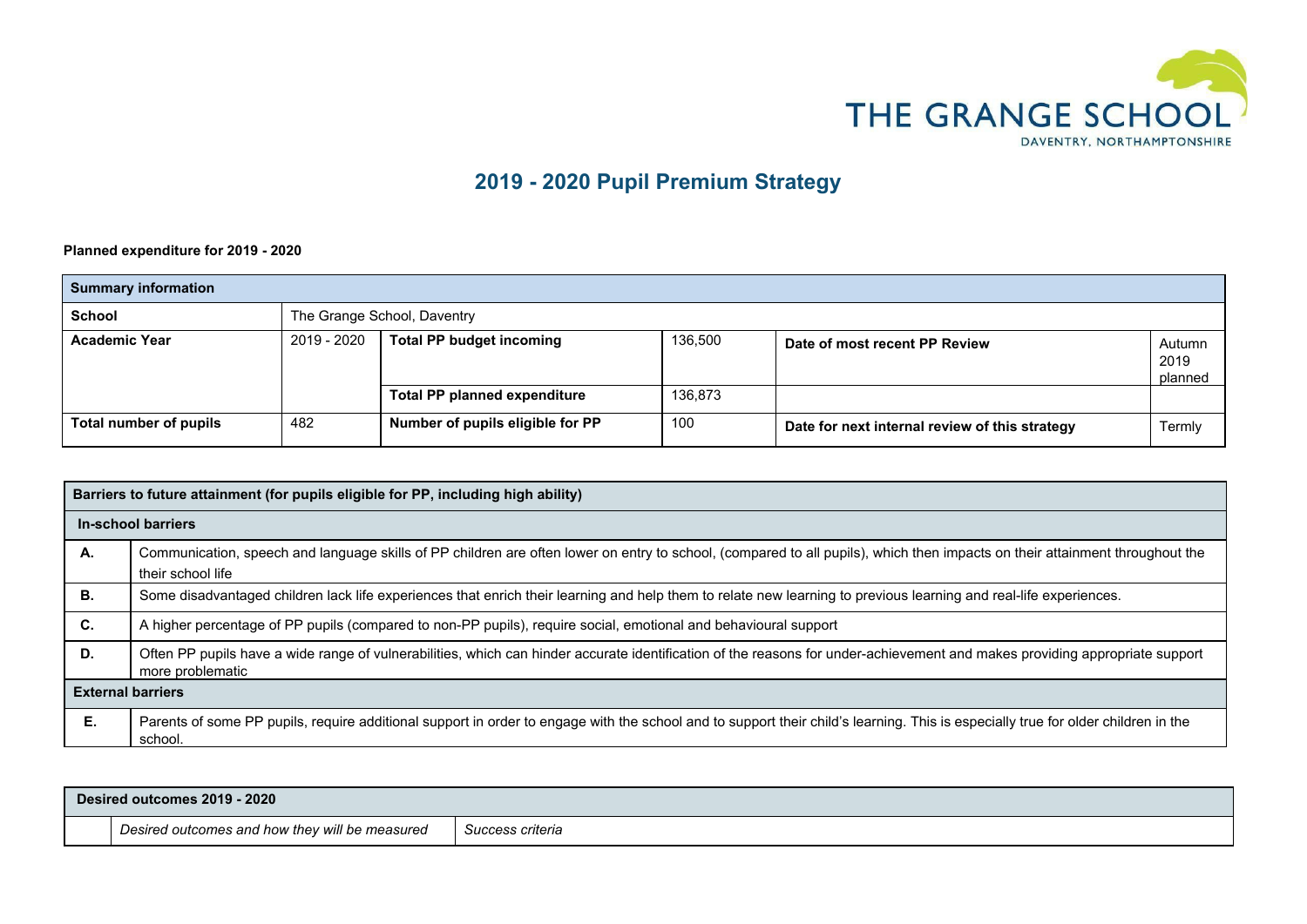| A.        | Maintain improvements in Speech, Language and<br>Communication in EYFS, and pre-school pupils and<br>implement best practice and provision across the<br>school. Ensure that the SL&C needs of pupils are<br>swiftly identified and timely intervention is provided. | Sustained existence of Tuesday Tots (a parent & toddler group) focusing on SLC.<br>Existence of sustainable provision for 2 year olds, with high quality SL&C provision.<br>Speech, Language and Communication measures in EYFS, are improved further from 2018 / 2019 - particularly in<br>Understanding and Speaking. Improvements to attainment in Listening & Attending to be sustained from 2018 / 2019.<br>Improvements to SLC result in sustained improvement in attainment in early reading. "018/2019 EYFS cohort to sustain<br>attainment into Year 1<br>Improvements in the universal offer for vocabulary development lead to improved attainment in reading across the school.<br>The gap between pupils eligible for PP and non-PP pupils continues to diminish, across the school.<br>CSI Team able to prove the impact of their support for teachers in providing the universal offer for SL&C.<br>CSI Team able to prove the impact of their intervention work with those pupils identified as having additional needs in SL&C.<br>Word Aware to be implemented across the school. |
|-----------|----------------------------------------------------------------------------------------------------------------------------------------------------------------------------------------------------------------------------------------------------------------------|-----------------------------------------------------------------------------------------------------------------------------------------------------------------------------------------------------------------------------------------------------------------------------------------------------------------------------------------------------------------------------------------------------------------------------------------------------------------------------------------------------------------------------------------------------------------------------------------------------------------------------------------------------------------------------------------------------------------------------------------------------------------------------------------------------------------------------------------------------------------------------------------------------------------------------------------------------------------------------------------------------------------------------------------------------------------------------------------------------|
| <b>B.</b> | For all children to experience a wide range of<br>enrichment opportunities; linked to a wide, stimulating<br>and exciting curriculum.                                                                                                                                | All children to be engaged in an experience-based curriculum, with practical activities to anchor learning to.<br>All children to be engaging with a wide range of visits and visitors.<br>All children to be engaging with a range of cultural experiences beyond their immediate life and local environment.<br>Children to be able to feedback on all experiences and enrichment opportunities.                                                                                                                                                                                                                                                                                                                                                                                                                                                                                                                                                                                                                                                                                                  |
| C.        | Social, emotional and behavioural issues of PP pupils<br>continue to be addressed.                                                                                                                                                                                   | Wellbeing trackers to show improved SEMH in PP pupils, with some improvement in attainment also evident because of this                                                                                                                                                                                                                                                                                                                                                                                                                                                                                                                                                                                                                                                                                                                                                                                                                                                                                                                                                                             |
| D.        | To achieve clarity around the precise needs of<br>under-performing PP children, identify their<br>vulnerabilities and ensure that these needs are being<br>met.                                                                                                      | Under-performing PP children to be assessed for multiple vulnerabilities<br>Differentiated system of mentors in place for all PP children; with varying degrees of support being offered based on level of<br>need<br>Individualised plans and programmes in place to address identified needs.<br>Individual attainment and progress to be improved in direct relation to the additional support implemented.                                                                                                                                                                                                                                                                                                                                                                                                                                                                                                                                                                                                                                                                                      |
| Е.        | Parents of some PP pupils, require additional support<br>in order to engage with the school and to support their<br>child's learning. This is especially true for older<br>children in the school.                                                                   | Appropriate support in place for all identified families<br>Range of parent events running across the course of the year<br>Identified family link workers in place for identified families in need of more support                                                                                                                                                                                                                                                                                                                                                                                                                                                                                                                                                                                                                                                                                                                                                                                                                                                                                 |

| <b>Planned expenditure</b> |                                 |                                                        |                                                |                   |                            |  |
|----------------------------|---------------------------------|--------------------------------------------------------|------------------------------------------------|-------------------|----------------------------|--|
| Academic year              | 2019 / 2020                     |                                                        |                                                |                   |                            |  |
|                            |                                 |                                                        |                                                |                   |                            |  |
|                            | . Universal Offer to all pupils |                                                        |                                                |                   |                            |  |
| <b>Desired outcome</b>     | Chosen action /<br>approach     | What is the evidence and rationale<br>for this choice? | How will you ensure it is<br>implemented well? | <b>Staff lead</b> | <b>Planned Expenditure</b> |  |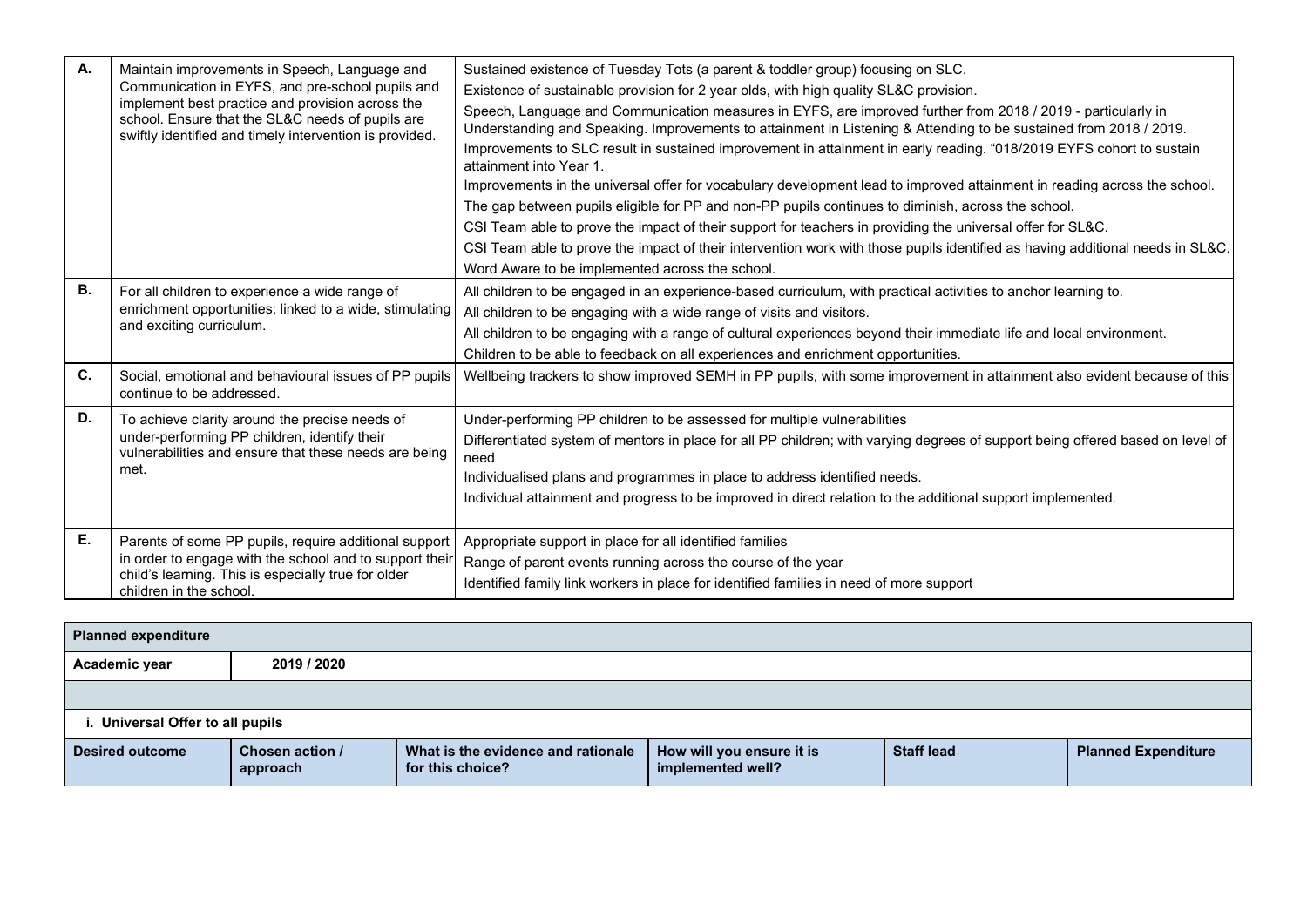| А.<br>Maintain improvements<br>in Speech, Language<br>and Communication in<br>EYFS, and pre-school<br>pupils and implement<br>best practice and<br>provision across the<br>school. | Sustain pre-school<br>provision that<br>focuses on SL&C<br>$\sim$ 10 $\pm$<br>Tuesday<br><b>Tots</b><br>2 year old<br>provision<br>High quality<br>pre-school<br>provision for<br>all<br><b>EYFS curriculum</b><br>that focuses on<br>SL&C<br>EYFS style provision<br>extended to include<br>Year 1 pupils<br>Sustain CSI Team<br>(Communication &<br>Sensory Impairment<br>Team) to support the<br>universal offer and<br>provide specialist<br>intervention and advice<br>support. | The Communication Trust's review<br>'Talking about a generation'<br>emphasises the need for SL&C<br>provision. Talking About a<br>Generation highlights research<br>showing that by the age of five, 75%<br>of children who experienced poverty<br>persistently throughout the early<br>years are below average in<br>language development, compared<br>to 35% of children who never<br>experienced poverty. Up to 50% of<br>children starting school in the most<br>disadvantaged areas will have<br>speech, language and<br>communication needs (SLCN). In<br>school-aged children the likelihood<br>of being identified as having SLCN<br>is 2.3 times greater for children<br>eligible for free school meals and<br>living in areas of disadvantage.<br>EEF research shows intervention in<br>EYFS to have moderate success of<br>+5 months progress.<br>Evaluation and analysis of the 2018 &<br>2019 SATs tests highlighted that lack<br>of attainment in reading and maths<br>was, to a great extent, due to<br>language deprivation and lack of<br>vocabulary knowledge and<br>understanding.<br>Analysis of EYFS results from 2019,<br>evidences raised standards due to<br>this focus being in place during 2018<br>$-2019.$ | Continued high-quality provision of<br>EYFS & pre-school provision.<br>Training and support for staff new<br>to EYFS, including Year 1 staff.<br>Continuing whole-school focus on<br>vocabulary development across<br>the curriculum<br>CSI Team to be led by Senior<br>Leader and to consist of specialist<br>staff | Louise Harris - EYFS Lead<br>Laura Waldock - EYFS<br>Lead<br>Elaine Wagg - CSI Lead &<br><b>DHT</b> | Cost of CSI Team for all<br>pupils: 37,454<br>Pro-rata 20% (based on<br>PP %): 7,490 |
|------------------------------------------------------------------------------------------------------------------------------------------------------------------------------------|--------------------------------------------------------------------------------------------------------------------------------------------------------------------------------------------------------------------------------------------------------------------------------------------------------------------------------------------------------------------------------------------------------------------------------------------------------------------------------------|----------------------------------------------------------------------------------------------------------------------------------------------------------------------------------------------------------------------------------------------------------------------------------------------------------------------------------------------------------------------------------------------------------------------------------------------------------------------------------------------------------------------------------------------------------------------------------------------------------------------------------------------------------------------------------------------------------------------------------------------------------------------------------------------------------------------------------------------------------------------------------------------------------------------------------------------------------------------------------------------------------------------------------------------------------------------------------------------------------------------------------------------------------------------------------------------------------------------------------------|----------------------------------------------------------------------------------------------------------------------------------------------------------------------------------------------------------------------------------------------------------------------------------------------------------------------|-----------------------------------------------------------------------------------------------------|--------------------------------------------------------------------------------------|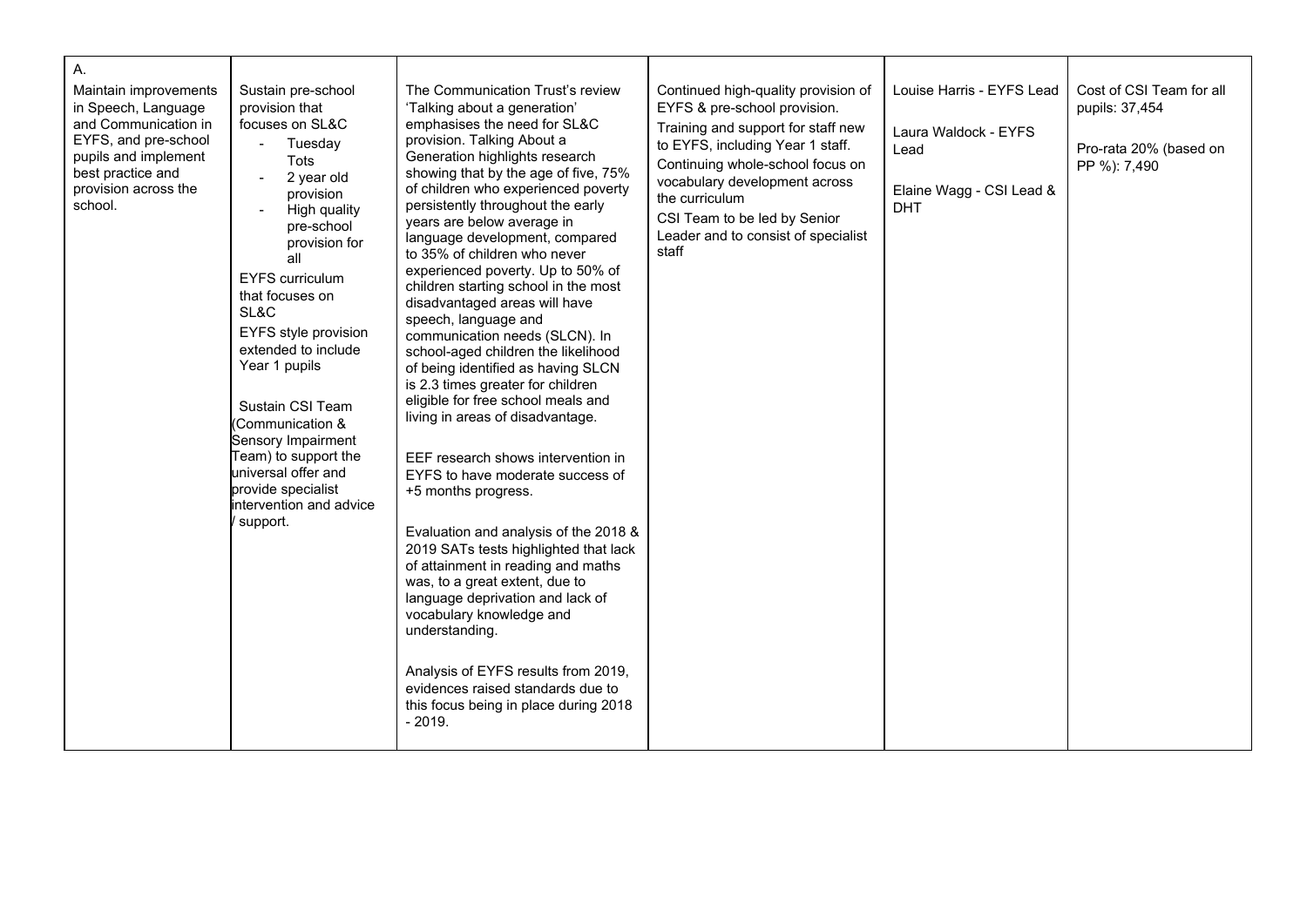| <b>B.</b><br>For all children to<br>experience a wide range<br>of enrichment<br>opportunities; linked to<br>the implementation of a<br>wide, stimulating and<br>exciting curriculum.                | Implementation of<br>new<br>experience-based<br>curriculum.                                                                                                                                                                                                      | Evidence shows that practical,<br>experience-based learning is often<br>more successful at engaging pupils<br>in their learning.                                                                                                                                                                                                                                                                                                                                                         | Wide ranging experiences for all<br>children                                                                                                                                                        | Pupil Premium Lead<br>Sarah Winterbourn - Clubs<br>administrator | Funding to subsidise<br>curriculum enrichment<br>experiences for all pupils<br>20,000<br>Minibus to facilitate extra<br>curricular activities 10,000<br>Peripatetic Music for all<br>Y3 18,000 |
|-----------------------------------------------------------------------------------------------------------------------------------------------------------------------------------------------------|------------------------------------------------------------------------------------------------------------------------------------------------------------------------------------------------------------------------------------------------------------------|------------------------------------------------------------------------------------------------------------------------------------------------------------------------------------------------------------------------------------------------------------------------------------------------------------------------------------------------------------------------------------------------------------------------------------------------------------------------------------------|-----------------------------------------------------------------------------------------------------------------------------------------------------------------------------------------------------|------------------------------------------------------------------|------------------------------------------------------------------------------------------------------------------------------------------------------------------------------------------------|
| C.<br>To address the SEMH<br>and behavioural needs<br>of PP pupils and their<br>families, where<br>appropriate.                                                                                     | Use Wellbeing Team<br>staff to engage with<br>pupils and parents.<br>To<br>engage<br>outside<br>appropriate<br>agencies to meet the<br>SEMH needs of PP<br>pupils.<br>Jogo to run<br>Use<br>parent training events<br>around SEMH and<br>behaviour<br>management | The EEF Toolkit suggests that<br>targeted interventions matched to<br>specific pupils with particular needs<br>or behavioural issues can be<br>effective, especially for older pupils.<br>Their research shows this to provide<br>moderate impact.<br>Our own research amongst our<br>pupils shows that some PP children<br>with SEMH needs are unable to<br>access the curriculum because of<br>this, and need to be taught the<br>necessary SEMH skills alongside<br>academic content. | Ensure identification of target<br>pupils is fair, transparent and<br>properly recorded.<br>Monitor SEMH but also monitor<br>whether improvements in SEMH<br>translate into improved<br>attainment. | Wellbeing Lead<br>Behaviour Lead<br><b>ELSA</b>                  | Jogo Costs 6,520                                                                                                                                                                               |
| D.<br>To identify the needs of<br>all children and provide<br>for these within agreed<br>systems within the<br>school; identify<br>vulnerabilities and<br>ensure that these needs<br>are being met. | Effectively assess a<br>child's barriers to<br>learning; use quality<br>first teach and<br>differentiation to<br>meet the needs of<br>pupils;                                                                                                                    | Extensive EEF research shows<br>collaborative learning can have<br>moderate impact on progress                                                                                                                                                                                                                                                                                                                                                                                           | Collaborative learning opportunities<br>to be provided for pupils                                                                                                                                   | Leadership Team                                                  |                                                                                                                                                                                                |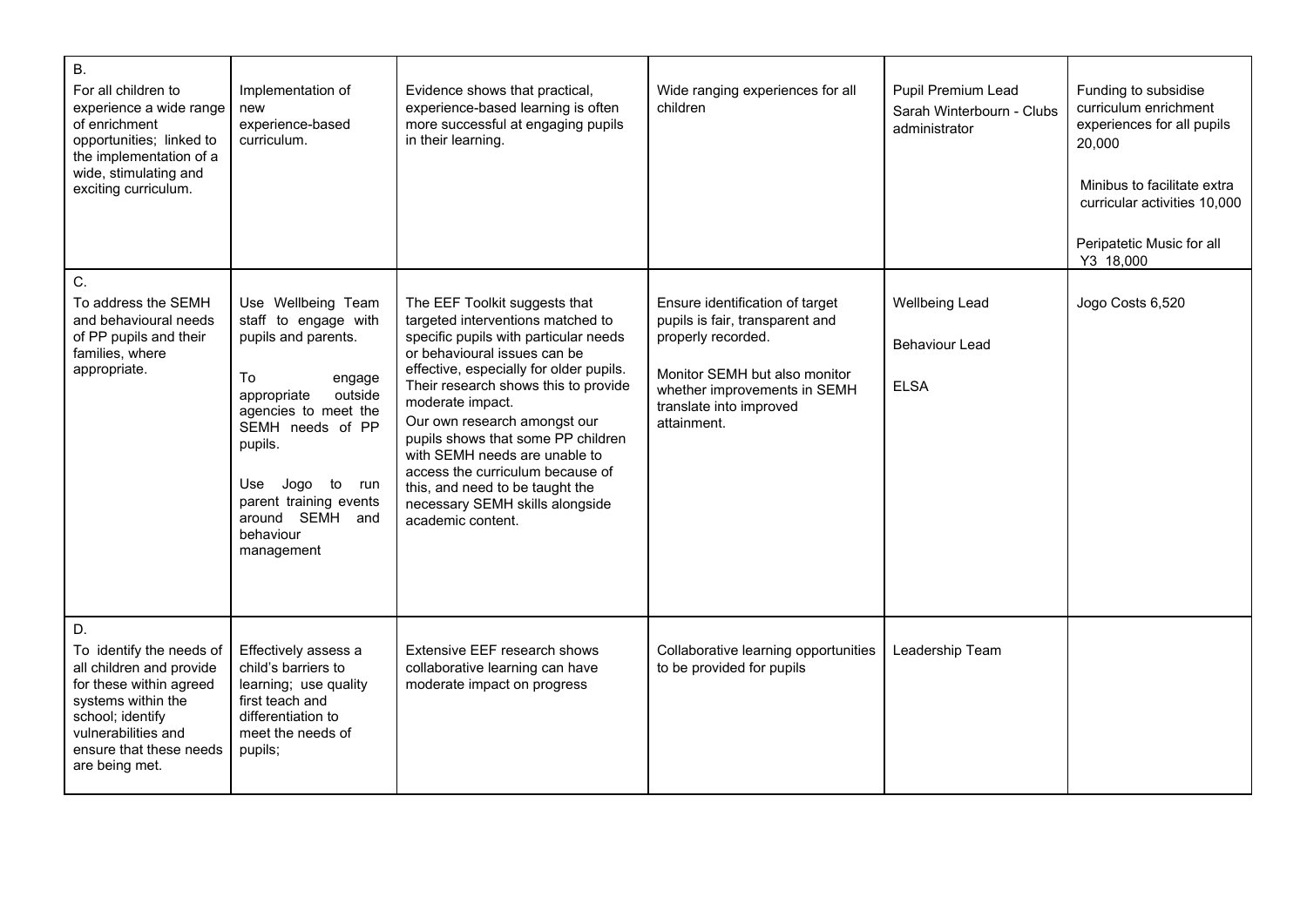| Ε,<br>To encourage and<br>promote effective<br>engagement from<br>parents leading to<br>effective support for<br>pupils                        | To provide family<br>support for parents<br>who need it through<br>the use of EHA<br>Family Learning<br>programme to<br>address some of the<br>needs<br>Range of parent<br>information events                                                                                                                                                                    | EEF research recommends:<br>. providing practical guidance on<br>how to support children's learning at<br>home<br>. ensuring there is positive<br>communication from school about<br>children's learning<br>. offering sustained, intensive<br>support<br>where required                                                                                                                                                                                                                                                                                                                                                                               | Target specific PP parents with<br>individual invitations                                                                                                                                                                                                 |                   | No cost - run by school<br>staff                                                                                                                                                        |
|------------------------------------------------------------------------------------------------------------------------------------------------|------------------------------------------------------------------------------------------------------------------------------------------------------------------------------------------------------------------------------------------------------------------------------------------------------------------------------------------------------------------|--------------------------------------------------------------------------------------------------------------------------------------------------------------------------------------------------------------------------------------------------------------------------------------------------------------------------------------------------------------------------------------------------------------------------------------------------------------------------------------------------------------------------------------------------------------------------------------------------------------------------------------------------------|-----------------------------------------------------------------------------------------------------------------------------------------------------------------------------------------------------------------------------------------------------------|-------------------|-----------------------------------------------------------------------------------------------------------------------------------------------------------------------------------------|
| F.<br>Higher rates of progress<br>in all year groups for<br>pupils eligible for PP,<br>including those with the<br>potential to attain highly. | Targeted pupil<br>progress meetings;<br>leading to actions<br>that enable<br>accelerated progress<br>where required.<br>Use of school staff to<br>accelerate the<br>progress of PP<br>pupils, through<br>appropriate feedback<br>and mentoring<br>Use of additional<br>staff to accelerate<br>progress of PP<br>pupils through 1:1<br>and small group<br>support | Sutton Trust (2011) findings that<br>disadvantaged pupils can gain 1.5<br>years worth of learning with<br>effective teaching<br>In 2017 - 2018, school leaders set<br>out to ensure that any gaps present<br>at the start of EYFS were<br>diminished by the end of this phase.<br>This was largely achieved last year,<br>evidencing the leaders' capacity for<br>positive change. This level of<br>attainment now needs to be<br>maintained. There is still<br>inconsistency in other cohorts and<br>this needs to continue to be<br>addressed.<br>Extensive EEF research shows<br>effective feedback can have a high<br>level of impact on progress. | Continued focus on assessment<br>for learning and appropriate<br>challenge for all.<br>Work with staff from a Lead school<br>to continue the development of<br>assessment and meeting the<br>needs of all.<br>Triad work for staff to improve<br>practice | Improvement Leads | Improvement work funded<br>by Northamptonshire<br><b>County Council</b><br><b>Pupil Progress Meetings</b><br>run by school staff - no<br>cost<br>Staff Training &<br>Development 18,041 |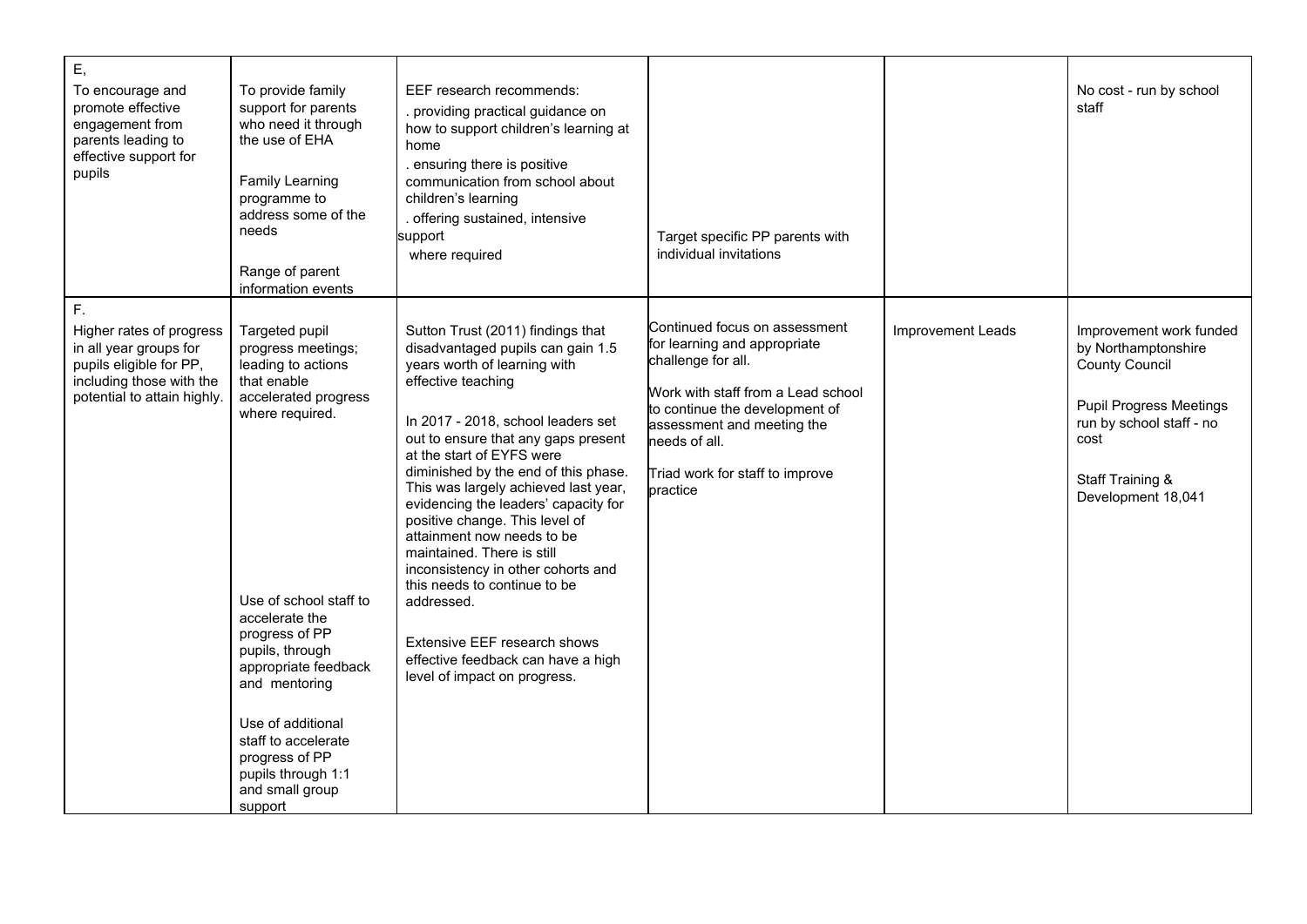| ii. Targeted support to identified pupils                                                                                           |                                                                                                                                                                                                                                                                                                                                                                                                                                                                                                                                                      |                                                                                                                                                                                                                                                                                                                                                                                                                                                                                                                                                                                                                                                                                                                                                                                                                                                                                                                                                                                            |                                                                                                                                |                                                                        |                                                                                                                                                                  |  |
|-------------------------------------------------------------------------------------------------------------------------------------|------------------------------------------------------------------------------------------------------------------------------------------------------------------------------------------------------------------------------------------------------------------------------------------------------------------------------------------------------------------------------------------------------------------------------------------------------------------------------------------------------------------------------------------------------|--------------------------------------------------------------------------------------------------------------------------------------------------------------------------------------------------------------------------------------------------------------------------------------------------------------------------------------------------------------------------------------------------------------------------------------------------------------------------------------------------------------------------------------------------------------------------------------------------------------------------------------------------------------------------------------------------------------------------------------------------------------------------------------------------------------------------------------------------------------------------------------------------------------------------------------------------------------------------------------------|--------------------------------------------------------------------------------------------------------------------------------|------------------------------------------------------------------------|------------------------------------------------------------------------------------------------------------------------------------------------------------------|--|
| <b>Desired outcome</b>                                                                                                              | <b>Chosen</b><br>action/approach                                                                                                                                                                                                                                                                                                                                                                                                                                                                                                                     | What is the evidence and rationale<br>for this choice?                                                                                                                                                                                                                                                                                                                                                                                                                                                                                                                                                                                                                                                                                                                                                                                                                                                                                                                                     | How will you ensure it is<br>implemented well?                                                                                 | <b>Staff lead</b>                                                      | <b>Planned Expenditure</b>                                                                                                                                       |  |
| А.<br>Ensure that the SL&C<br>needs of pupils are<br>swiftly identified and<br>timely intervention is<br>provided.                  | <b>Establish CSI Team</b><br>(Communication &<br>Sensory Impairment<br>Team) to support the<br>universal offer and<br>provide specialist<br>intervention and advice<br>support.<br>New SEND team to<br>effectively identify,<br>assess and meet the<br>needs of<br>under-achieving pupils.<br>Provision to be<br>monitored using<br>Assess, Plan, Do,<br>Review cycle<br>Sustain pre-school<br>provision that<br>focuses on SL&C<br>Tuesday<br>$\overline{\phantom{a}}$<br>Tots<br>2 year old<br>provision for<br>targeted<br>pupils and<br>families | The Communication Trust's review<br>'Talking about a generation'<br>emphasises the need for SL&C<br>provision. Talking About a<br>Generation highlights research<br>showing that by the age of five, 75%<br>of children who experienced poverty<br>persistently throughout the early<br>years are below average in language<br>development, compared to 35% of<br>children who never experienced<br>poverty. Up to 50% of children<br>starting school in the most<br>disadvantaged areas will have<br>speech, language and<br>communication needs (SLCN). In<br>school-aged children the likelihood of<br>being identified as having SLCN is<br>2.3 times greater for children eligible<br>for free school meals and living in<br>areas of disadvantage.<br>Evaluation and analysis of the 2018<br>SATs tests highlighted that lack of<br>attainment in reading and maths was,<br>to a great extent, due to language<br>deprivation and lack of vocabulary<br>knowledge and understanding. | CSI Team to be led by Senior<br>Leader and to consist of specialist<br>staff<br>SENDCo to complete 'New to<br>SENDCo' training | Elaine Wagg - CSI Lead &<br>DHT<br>Vicki Masters - SEND Lead<br>and HT | CSI Team costs pro-rata<br>20% to reflect PP<br>proportion in school<br>2 year old provision costs<br>4,647<br>Pro rata 75% to reflect PP<br>proportion<br>3,485 |  |
| <b>B.</b><br>For all children to<br>experience a wide range<br>of enrichment<br>opportunities; linked to<br>the implementation of a | Targeted use of<br>Boromi boxes in<br><b>EYFS</b><br>£100 PP Voucher to<br>enable equality of                                                                                                                                                                                                                                                                                                                                                                                                                                                        | Extensive EEF research shows<br>EYFS intervention to have moderate<br>impact on progress                                                                                                                                                                                                                                                                                                                                                                                                                                                                                                                                                                                                                                                                                                                                                                                                                                                                                                   |                                                                                                                                |                                                                        | Boromi Boxes 1,545                                                                                                                                               |  |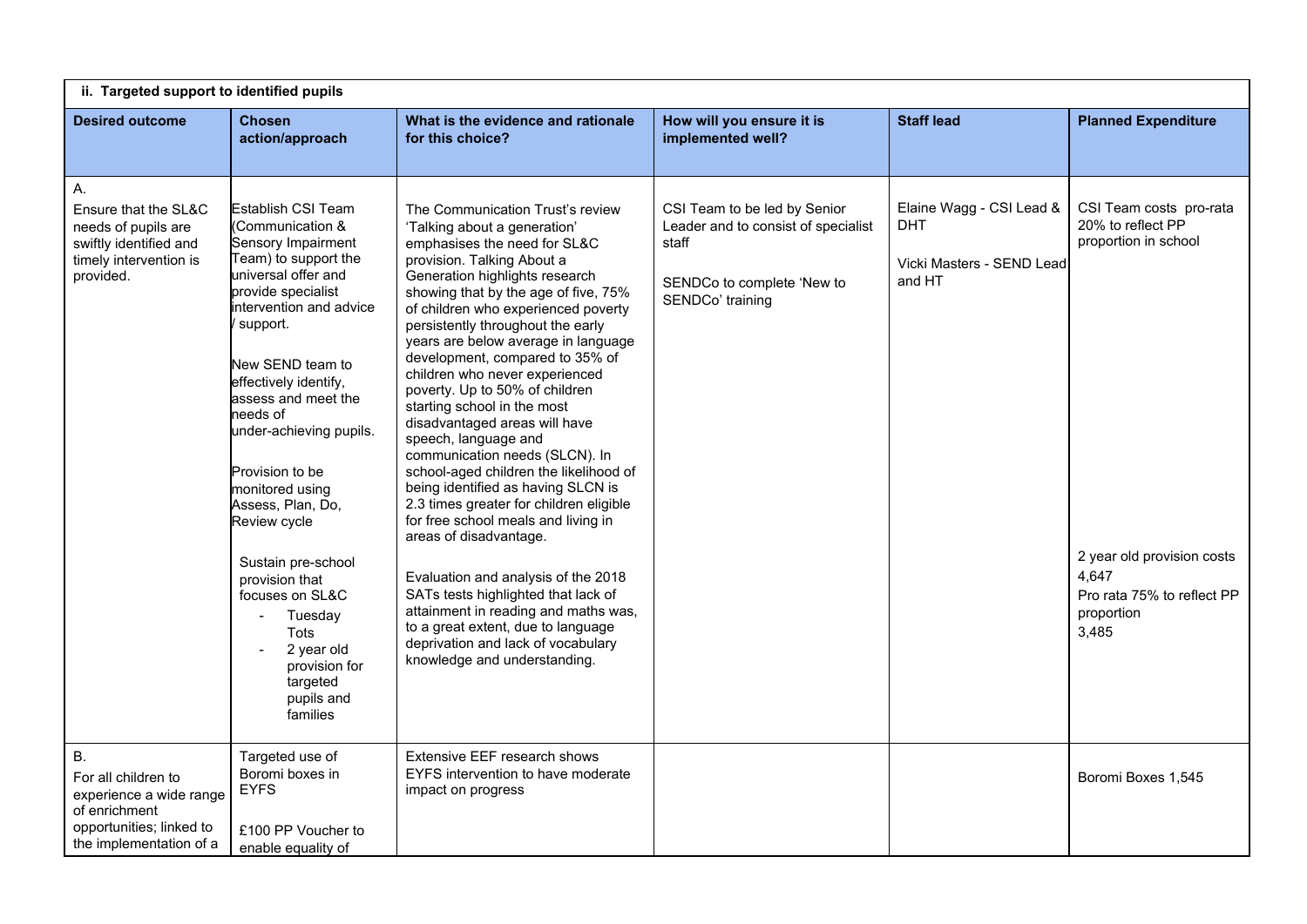| wide, stimulating and<br>exciting curriculum.                                                                                                                                  | opportunity - clubs,<br>trips etc, to ensure<br>that all pupils in the<br>school have equal<br>access to school<br>Additional<br>enrichment<br>opportunities for<br>identified pupils to<br>ensure that children<br>have experiences<br>beyond their<br>immediate life and<br>local environment.                                               |                                                                                                                                                                                                                                                                                                                                                                                                                                                                                                                              |                                                                                                                                                                                                     |                                                                          |                                                                                                                                                                                         |
|--------------------------------------------------------------------------------------------------------------------------------------------------------------------------------|------------------------------------------------------------------------------------------------------------------------------------------------------------------------------------------------------------------------------------------------------------------------------------------------------------------------------------------------|------------------------------------------------------------------------------------------------------------------------------------------------------------------------------------------------------------------------------------------------------------------------------------------------------------------------------------------------------------------------------------------------------------------------------------------------------------------------------------------------------------------------------|-----------------------------------------------------------------------------------------------------------------------------------------------------------------------------------------------------|--------------------------------------------------------------------------|-----------------------------------------------------------------------------------------------------------------------------------------------------------------------------------------|
| C.<br>To address the SEMH<br>needs of PP pupils and<br>their families, where<br>appropriate.                                                                                   | Use Wellbeing Team<br>staff to engage with<br>pupils and parents.<br>To<br>engage<br>outside<br>appropriate<br>agencies to meet the<br>SEMH needs of PP<br>pupils.<br>Establish<br>EHAs<br>to<br>ensure a multi-agency<br>approach<br>to<br>addressing<br><b>SEMH</b><br>needs.<br>Use Jogo to provide<br>support for families<br>where needed | The EEF Toolkit suggests that<br>targeted interventions matched to<br>specific pupils with particular needs<br>or behavioural issues can be<br>effective, especially for older pupils.<br>Our own research amongst our<br>pupils shows that some PP children<br>with SEMH needs are unable to<br>access the curriculum because of<br>this, and need to be taught the<br>necessary SEMH skills alongside<br>academic content.<br>Analysis shows that PP pupils<br>disproportionately present with<br>Wellbeing and SEMH needs | Ensure identification of target<br>pupils is fair, transparent and<br>properly recorded.<br>Monitor SEMH but also monitor<br>whether improvements in SEMH<br>translate into improved<br>attainment. | <b>SENDCos</b><br>Wellbeing Lead<br>HT / DHT<br>Specialist Support Staff | Wellbeing Team costs<br>53,245<br>Pro rata 50% to reflect<br>more accurately the<br>disproportionate nature of<br>PP representation in this<br>vulnerable group<br>26,622<br>Jogo costs |
| D.<br>To achieve clarity around<br>the precise needs of<br>under-performing PP<br>children, identify their<br>vulnerabilities and<br>ensure that these needs<br>are being met. | Accurate<br>identification of all<br>needs<br>Targeted use of<br>digital programmes<br>in reading, reading<br>comprehension,<br>spelling and<br>mathematical fluency<br>Use of APDR cycles,<br>where appropriate,<br>to accelerate the                                                                                                         | Extensive EEF research shows that<br>the use of digital technology can result<br>in a moderate impact on progress.                                                                                                                                                                                                                                                                                                                                                                                                           |                                                                                                                                                                                                     |                                                                          | SEND Team cost pro-rata<br>20% to reflect PP<br>proportion in school<br>9,304<br>SEND expenses pro rata<br>1,451<br>Cost of Readingwise,<br>Spellwizards, Doodlemaths                   |